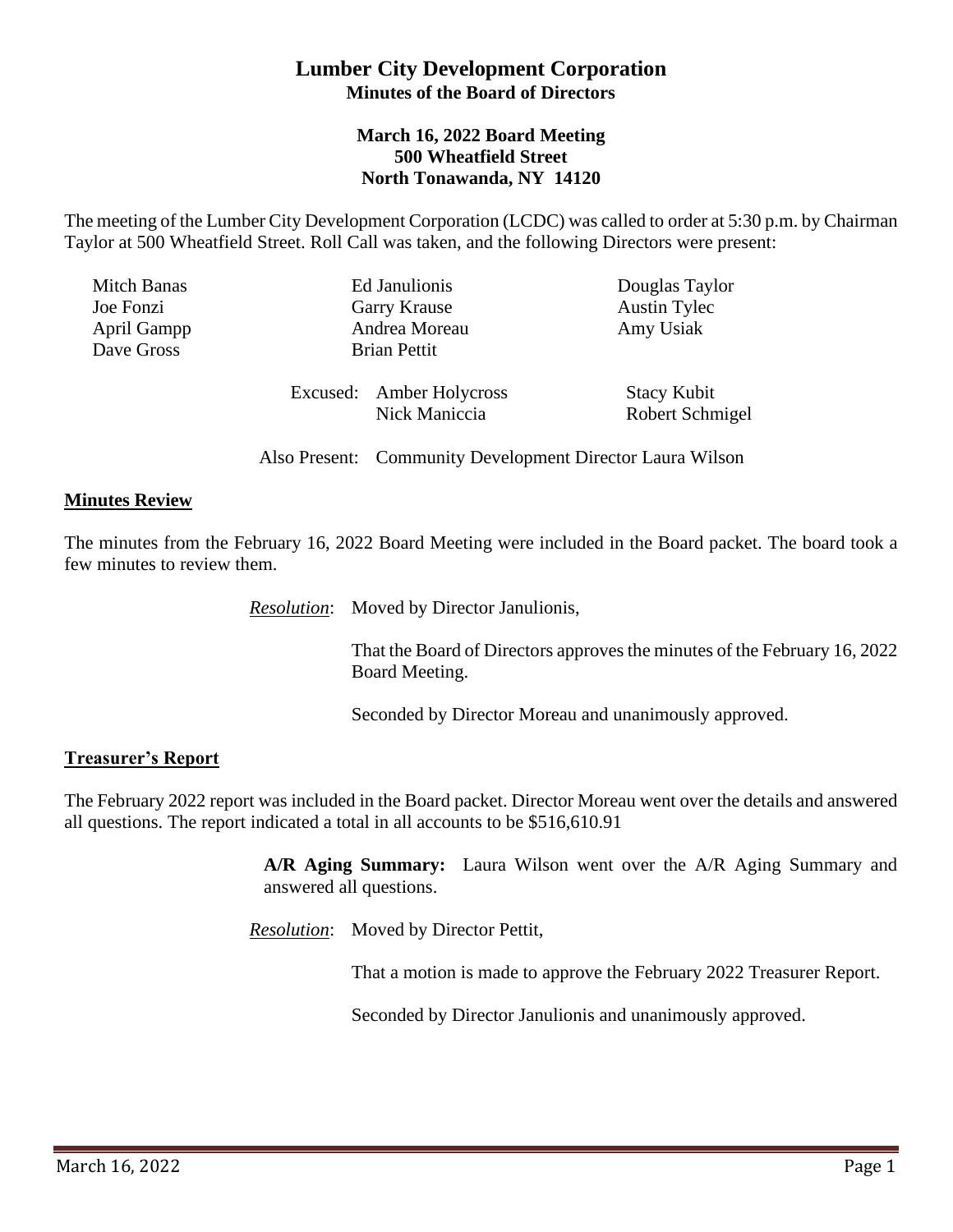### **Audit Presentation**

Jeffrey Jones from EFPR Group distributed a printed presentation to the Board. Jeffrey went through the presentation in detail and answered all questions.

# **Committee Reports**

| <b>Projects Review:</b>    | The Projects Review Committee held a meeting on March 7, 2022. Director Fonzi<br>went through the details of the meeting and answered all questions.                                                                                                                         |                                                                                                                                                                                                                                        |  |  |
|----------------------------|------------------------------------------------------------------------------------------------------------------------------------------------------------------------------------------------------------------------------------------------------------------------------|----------------------------------------------------------------------------------------------------------------------------------------------------------------------------------------------------------------------------------------|--|--|
|                            | <b>LCDC Project Summary Report:</b> The March 2022 report was included in the board<br>packet. Laura Wilson went over the details of the report and answered all questions.                                                                                                  |                                                                                                                                                                                                                                        |  |  |
| <b>Finance/Loan/Audit:</b> | The Finance/Loan/Audit Committee held a meeting on March 10, 2022. Minutes<br>were included in the board packet. Laura Wilson went over the details of the meeting<br>and answered all questions.                                                                            |                                                                                                                                                                                                                                        |  |  |
|                            | <i>Resolution:</i>                                                                                                                                                                                                                                                           | Moved by Director Moreau,                                                                                                                                                                                                              |  |  |
|                            |                                                                                                                                                                                                                                                                              | That a motion is made to approve the CDBG-CARES Act funding in the<br>amount of \$50,000.00 to Just Say Cheesecake as detailed in the Finance<br>/Loan/Audit Committee Minutes along with all supporting documents for<br>the program. |  |  |
|                            |                                                                                                                                                                                                                                                                              | Seconded by Director Banas and unanimously approved.                                                                                                                                                                                   |  |  |
| <b>Human Resources:</b>    | The Human Resources Committee did not hold a meeting. Director Pettit gave an<br>update on the open LCDC position.                                                                                                                                                           |                                                                                                                                                                                                                                        |  |  |
| <b>Marketing:</b>          | The Marketing Committee did not hold a meeting.                                                                                                                                                                                                                              |                                                                                                                                                                                                                                        |  |  |
| Governance:                | The Governance Committee did not hold a meeting                                                                                                                                                                                                                              |                                                                                                                                                                                                                                        |  |  |
| <b>Old Business:</b>       |                                                                                                                                                                                                                                                                              |                                                                                                                                                                                                                                        |  |  |
|                            | City Projects Update: The March 2022 Update was included in the Board Packet.<br>Laura Wilson went through the updates and answered all questions.                                                                                                                           |                                                                                                                                                                                                                                        |  |  |
|                            | <b>Downtown Revitalization Initiative (DRI):</b> Laura Wilson provided status and next<br>steps to the board and answered all questions.                                                                                                                                     |                                                                                                                                                                                                                                        |  |  |
| <b>New Business:</b>       |                                                                                                                                                                                                                                                                              |                                                                                                                                                                                                                                        |  |  |
|                            | <b>Other Activities:</b> $2/22$ -DRI LPC Meeting #1, $3/1$ Dockside & Microenterprise<br>Public Hearings, 3/2 Meeting with Steamworks Coffee, 3/4 Niagara County<br>Economic Gardening Meeting, 3/8 Penrose City Council, 3/10 Chamber board<br>Meeting, 3/15 PARIS Training |                                                                                                                                                                                                                                        |  |  |
|                            | The next LCDC Board meeting will be on April 20, 2022                                                                                                                                                                                                                        |                                                                                                                                                                                                                                        |  |  |